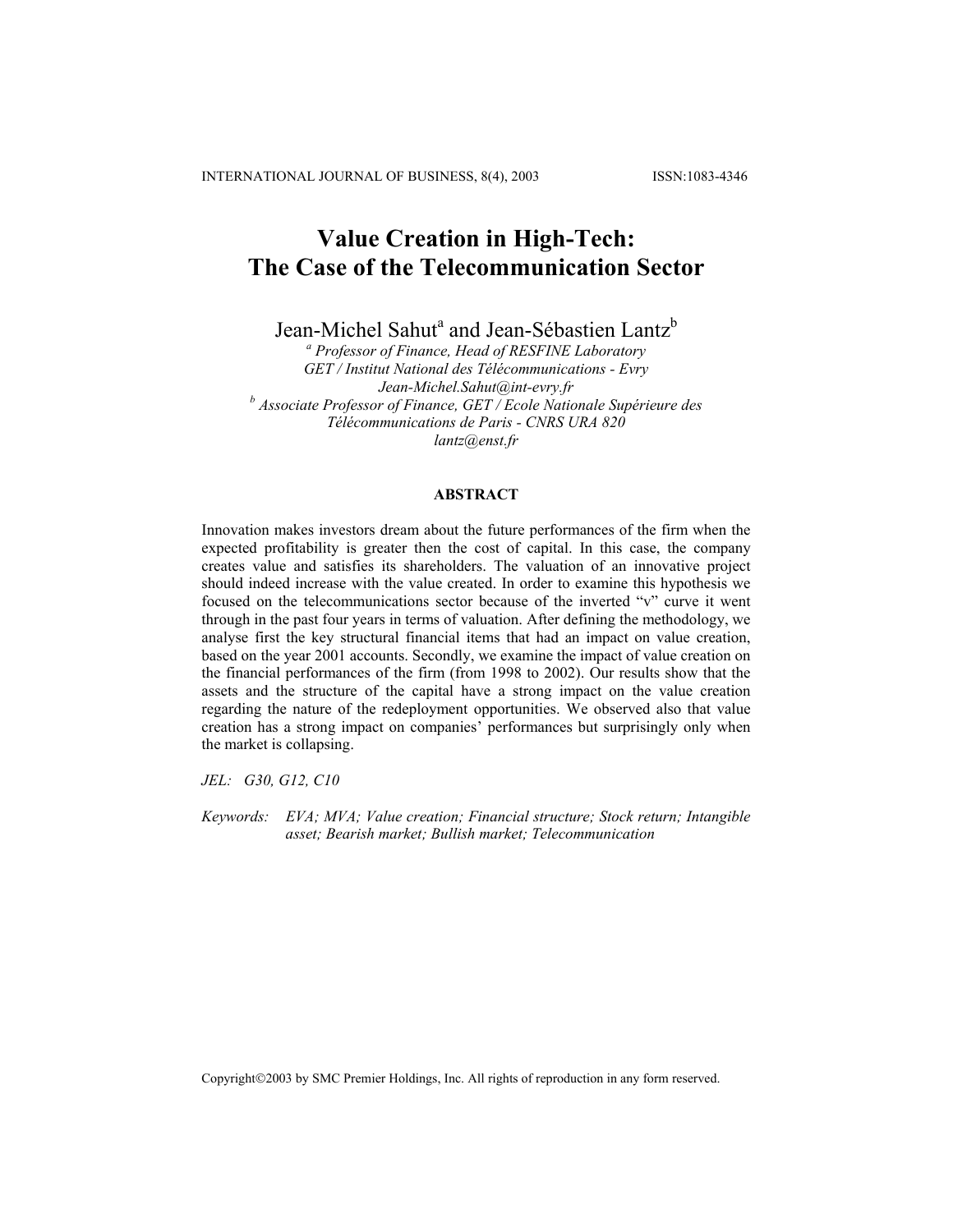#### **I. INTRODUCTION**

According to the theory of modern finance, one of the first objectives of the firm is to create value for shareholders. Indeed, in this research we examine what are the key drivers of value creation and whether they have an incidence on the financial performances of the firm.

Numerous studies have analysed the relationship between the "Economic Value Added" (EVA) method and stock return. The research of Stewart (1990) conducted on the representative sample of 618 American companies demonstrated that the correlation between EVA and the stock returns is positive as long as the values of EVA and MVA (Market Value Added) are positive. Negative correlation appears, thus, in exceptional cases, such as liquidation, bankruptcy, recapitalization, etc. This survey also showed that variations of EVA and MVA give better results than their absolute values due to the markedly lowered influence of accounting distortions.

Stern Stewart & Co. conducted other research that focused on the relationships between the basic financial performance measures, such as ROE (Return On Equity), ROA (Return On Assets) and EVA, and stock returns. They examine 100 banking holdings from 1986 to 1995 and concluded that EVA is the most significant indicator. The changes in EVA reflect the changes in the price of stocks in 40% of the cases surveyed, while changes in ROA only 13% and in ROE, 10%. Another survey showed that EVA explains 31% of market value, while NOPAT (Net Operating Profit After Taxes) reflects only 17% of changes. The comparison of EVA and NOPAT with the firms' market value gave even more convincing results. The correlation in the case of EVA was equal to 53% and in the case of NOPAT, 33%.

Lehn and Makhija in their research in 1996 on a sample of 241 American companies from 1987 to 1993 came to similar conclusions, reckoning that EVA is more correlated with stock returns than other indicators, such as ROA, ROE or ROS. The research also demonstrated that companies with more concentrated activity are characterized by higher values of the MVA indicator than those with diversified business portfolios. Another conclusion was that the relationship between EVA and MVA and management changes is inverse, which implies that EVA and MVA are the measures of a strategic importance as they can be considered as reliable signals of strategic changes.

Milunovich and Tsuei (1996) analysed the correlation between MVA and other measures from the computer industry and concluded that EVA is the most correlated indicator with a determination coefficient  $(R^2)$  equal to 42% against 34% for the growth of PER and 29% for ROE and PER.

As we can see, a lot of research has demonstrated that the EVA and MVA measures frequently reflect the changes in the stock returns. Nevertheless, not all of the surveys came to these results. Dodd and Chen examined a sample of 566 American companies from 1983 to 1992 analysing the correlation between companies' quotations on the stock market and the EVA, ROE, ROA and PER indicators. Surprisingly, the survey showed a determination coefficient  $(r^2)$  between ROA and stock return of 24.5% and 20.2% for EVA, 19% for residual profit, 7% for ROE and 5% for PER.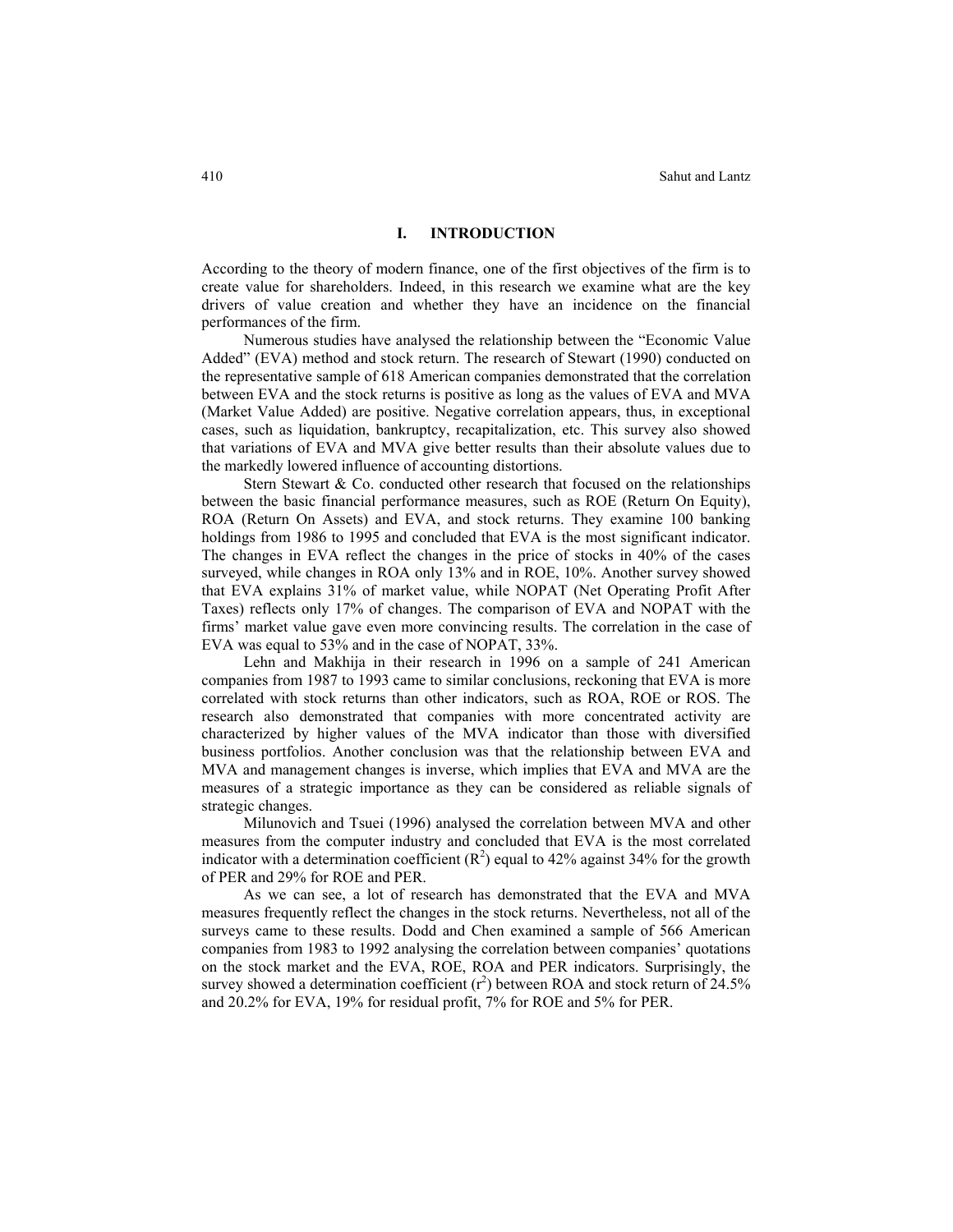Richard Bernstein from Merrill Lynch examined if an increase in EVA leads to an increase in companies' market value. The 50 companies which had the highest absolute levels of EVA earned an annual return of 12.9% between February 1987 and February 1997, while the S&P index returned was 13.1%.

Aswath Damodaran criticises the use of the EVA method stating that it is still used as a short term, year-to-year measure rather than in terms of the present value of EVA over time. The concept is simplified to the calculation of EVA each year and compared with the previous one. If the latter is lower, the company is considered as creating value for shareholders, which can be completely false. As EVA represents the value creation on existing investments while market value is based on the expectations for future value creation, the market value reflects the expectations of future EVA. It means that whether the stock returns will be high or not depends on what the expected change in EVA was. Even if the EVA announced is higher than a year before, market value can decrease if the expectations were higher. Contrarily, even if EVA is lower or negative, stock returns can be positive if the situation was expected to be worse. This reasoning explains the results obtained by Richard Bernstein.

Summarizing, the results of studies conducted vary markedly as market value is based on the expectations of cash-flow, which means that it fluctuates along with the fluctuations of future cash-flow and, accordingly, future EVA. At a given time, current EVA cannot correctly explain the market value of stocks. The best way to examine the correlation between EVA and MVA is to calculate the absolute value of MVA for several years and compare it with EVA, taking into consideration the fact that the longer the surveyed period, the less negligible are the estimation errors. Finally, we can say that EVA appears to be more correlated with MVA than with the market value of stocks.

Furthermore, these studies were done on large samples of companies of different profiles. Therefore, quotations can fluctuate in opposite directions. Results could be more precise if several studies were conducted with the distinction of homogenous sectors. The analyses of value creation were particularly superficial in the following sectors: telecom equipment providers, mobile telephony operators and ISP (Internet Service Providers). In these sectors, where the activities progressively dematerialized, it's hardly understood why some companies show strong value creation while others create less value or even destroy it.

What are the key drivers and common features of value creators? Is it possible to draw up a profile of a company creating value? In our efforts to answer these questions, we will use a representative sample of companies from the telecommunications sector. Next, we will calculate their value creation and split the sample into two groups: strong value creators and low value creators. Within both groups, we will examine first the key data based on 2001 accounts in order to identify differences and, consequently, conclude about the financial profile of value creators. Secondly, we will examine the relation between the value creation and financial performances of firms.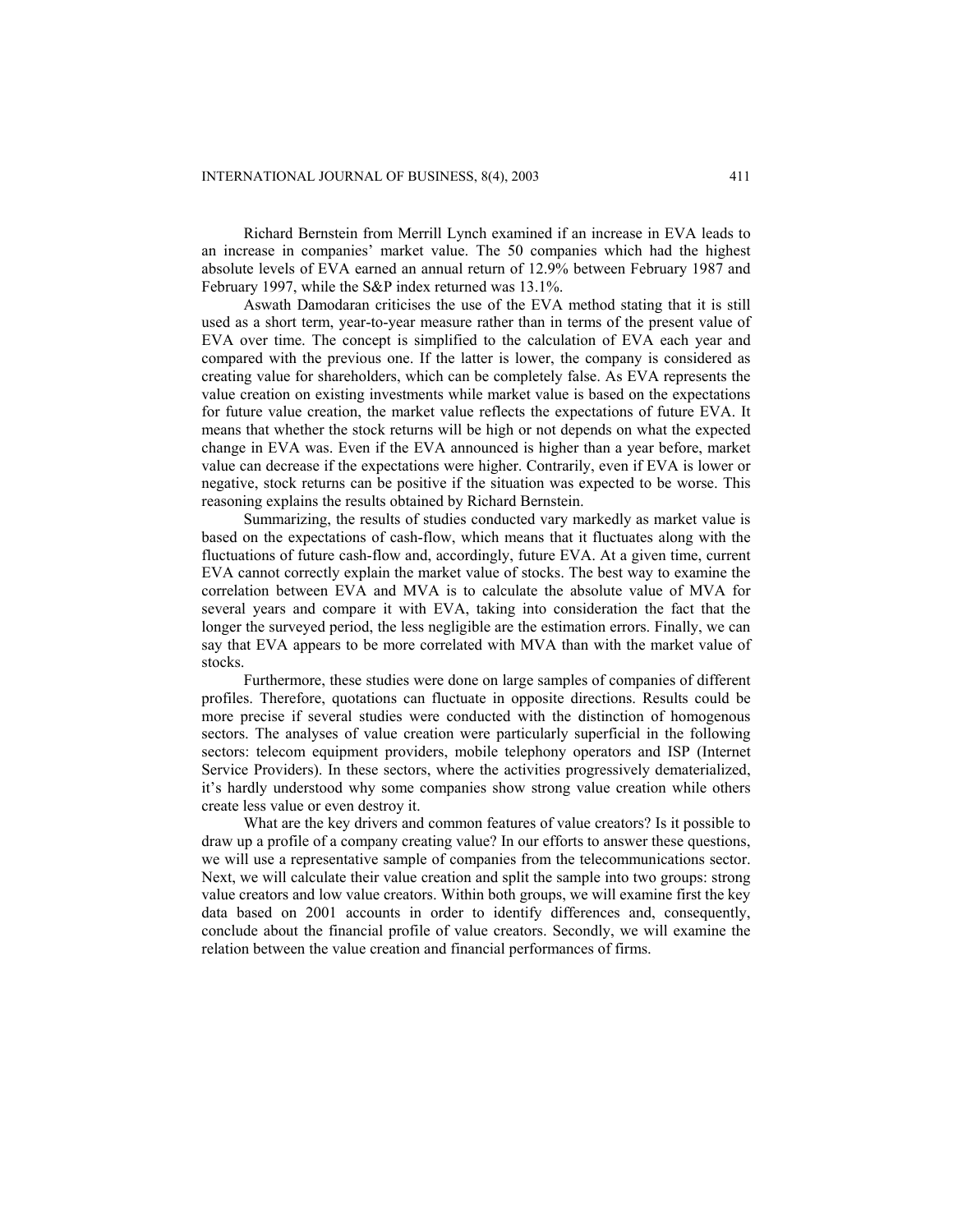### **II. VALUE CREATION: METHODOLOGY AND CALCULATION**

The objective is to compare the financial structure of the companies regarding the following aspects:

- 1. Within a sector, between companies with high and low value creation, and
- 2. Between the examined sectors.

In order to achieve these objectives, we have calculated the value creation based on those two measures of revenues:

1. EBIT (Earnings Before Interest and Taxes), defined as turnover less the cost of goods sold.

2. EBITDA (Earnings Before Interest Tax Depreciation and Amortization), defined as the EBIT before depreciation and amortization.

In order to come out with indicators of profitability, we have chosen to use the following denominators:

- 1. Total assets: it is commonly used but it does not reflect the permanent pool of financial resources.
- 2. The long-term capital, defined as the sum of equity and long-term debt.

In order to calculate value creation, we compared the profitability of the companies within each sector with the Weighted Average Cost of Capital approach (WACC). The WACC represents the expected return of shareholders and lenders. The more the investment is considered risky, the higher is the WACC. The Betas were calculated at the date of 1 May 2002 on the base of Standard & Poor's 500 Index. Market growth rate is equal to 10.19% and was calculated on the base of the last ten years of stock quotations. Risk-free rate is equal to the interests of American Treasury bond: 5%.

After computing the WACC for each company, we have calculated the two indicators of the value creation:

Profitability 
$$
1 = \frac{EBITDA}{Equity + Long term debt} - WACC
$$
  
Profitability  $2 = \frac{EBIT}{Equity + Long term debt} - WACC$ 

We have limited our survey to the indicators based on long-term financial resources because we considered them as to be the more relevant.

Growing companies in high tech sectors have to invest in specific assets to generate innovation.. According to Hirigoyen and Caby (1998) "Assets are specific when a durable investment has to be undertaken to support a particular transaction and this investment cannot be deployed on another transaction". Williamson (1998) states that if an asset cannot be redeployed, it represents for the other agents a value creation inferior to the value attributed to this asset by its owner. In this context, the more an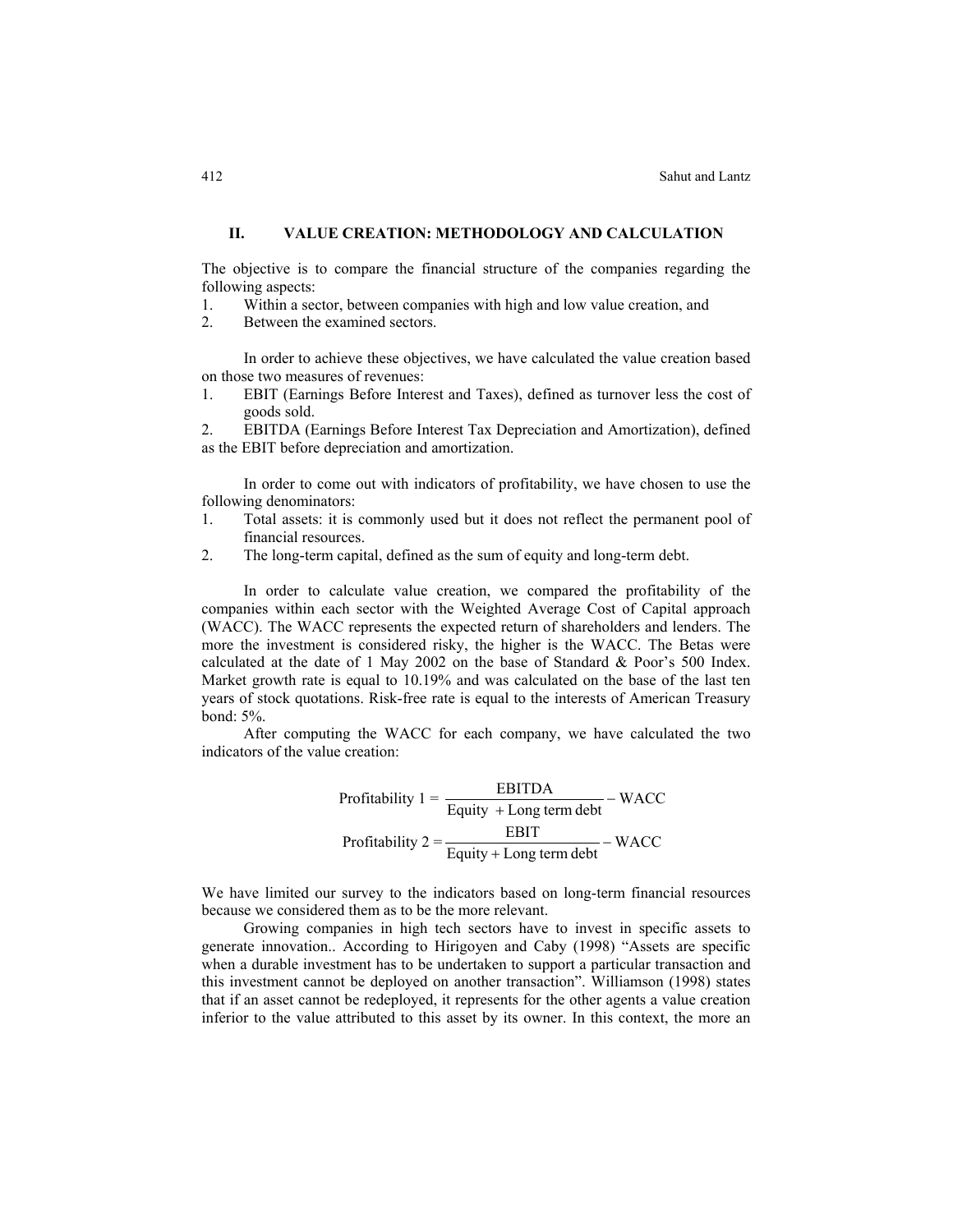asset is specific, the more the liquidation value is uncertain in case of bankruptcy. In order to compensate the risk of non redeployment, investors require a higher rate of return, which in turn increases the cost of capital. Therefore, research started by Williamson and by Harris and Raviv (1990) demonstrated that companies with a lower liquidation value should use less debt and complete their financial resource by increasing their equity.

Companies that belong to the telecommunications sector must particularly invest in specific assets. Therefore, we have decided to divide the sample into three categories according to the level of redeployment of their assets:

1. Telecom equipment – It is a product oriented activity with mainly tangible assets

- 2. Mobile operators intermediate level
- 3. ISP It is a service-oriented activity and assets are mainly intangible.

# **III. VALUE CREATOR AND DESTROYER: A DESCRIPTIVE ANALYSIS**

#### **A. Telecom equipment: a sector with a possible redeployment of assets**

Our sample of telecom equipment providers consists of 53 companies. Retained companies have at least 60% of their turnover concentrated in one activity. Their revenues come from electronics, cable and terminals: Lucent, Cisco, Alcatel as well as many smaller ones such as the Arris Group. As telecom activity does not constitute their core-business, we have decided not to include Sagem, Philips, Sony, Siemens and Panasonic in our analysis.

 First of all, by analysing the turnover, the EBIT and the EBITDA of the telecom equipment companies, we can observe six giants in this sector: Motorola, Lucent, Alcatel, Nokia, Ericsson and Cisco. These six companies also show the best performance in terms of Net Income. However, as we will find out later, despite many similarities, they do not create the same value.

Tables 1 and 2 represent the key figures for the value creators and value destroyers based on the two value creation calculations (EBIT and EBITDA): These four groups can be described as:

- 1. EBITDA+ and EBIT+: represent companies of strong value creation, respectively EBITDA and EBIT; and
- 2. EBITDA- and EBIT-: represent companies of poor value creation, respectively EBITDA and EBIT.

The analysis of Table 1 is as follows:

*Turnover:* Companies with strong value creation have a higher turnover than companies that are value destroyers.

*EBITDA and EBIT*: We can observe that companies that show significant differences between EBIT and EBITDA are classified into the group EBIT-. For instance, Motorola's EBITDA amounts to 5816 million euros while its EBIT is equal to merely 2679 millions euros (EBIT =  $46\%$  of EBITDA).

Net Income before Extraordinaries: Both calculations of value creation give similar results: Companies with high value creation have higher incomes than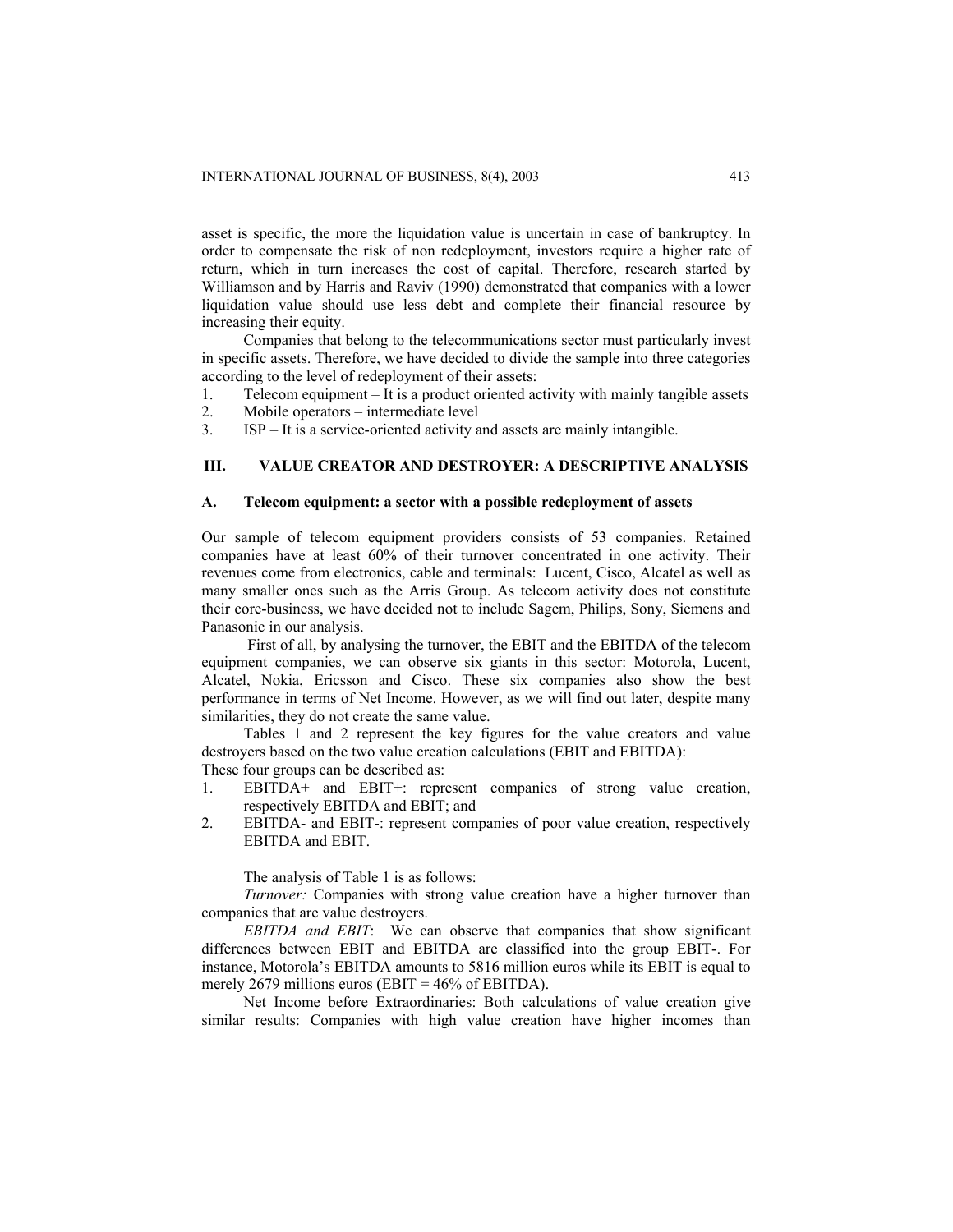companies with low value creation. With the estimations based on EBITDA, it seems that companies with high value creation have fewer assets than low value creation companies. This observation is strongly significant when we exclude the six giants (Motorola, Lucent, Alcatel, Nokia, Ericsson, Cisco).

*Total Current Assets and Total Long Term Assets:* Results vary according to the calculation, it is not possible to identify a significant trend. Nevertheless, when we exclude the six giants, we can state that the lower total Current Assets and or long term Assets a company has, the more it creates value.

*Working Capital:* Value creators have a lower working capital than value destroyers which can lead to the conclusion that these companies markedly support their activity with outsourcing. We can also suppose that value creators manage inventories more efficiently.

*Total Current Liabilities and Total Long Term Liabilities:* The statistics pertaining to both of these confirm the rule that the smaller the balance sheet, the higher value creation. Nevertheless, companies of high value creation have fewer long-term debts. Linking it together with the fact that they have less equity, we can confirm the conclusion concerning small balance sheets. The conclusions about the current liabilities are less visible, however, we can notice that, excluding the six giants, strong value creators have fewer current liabilities.

|                                      | EBITDA+ |      | EBITDA- |      | $EBIT+$ |      | EBIT-   |      |
|--------------------------------------|---------|------|---------|------|---------|------|---------|------|
|                                      | aver    | med  | aver    | med  | Aver    | med  | aver    | med  |
| Turnover                             | 6139    | 1640 | 4875    | 1290 | 7484    | 2614 | 5227    | 1284 |
| Net Income Before<br>Extraordinaries | 573     | 119  | $-2502$ | 28   | 857     | 183  | $-2862$ | 14   |
| <b>Total Assets</b>                  | 6673    | 1404 | 8206    | 2039 | 8764    | 1930 | 8148    | 2027 |
| Total Assets*                        | 2515    | 1070 | 5131    | 2027 | 2694    | 1071 | 4630    | 1826 |
| Total Current Assets*                | 1556    | 518  | 3081    | 1273 | 1629    | 580  | 2869    | 1171 |
| Total LT Assets*                     | 957     | 344  | 3545    | 732  | 1065    | 343  | 3430    | 804  |
| <b>Working Capital</b>               | 1223    | 388  | 2060    | 996  | 1542    | 586  | 1858    | 894  |
| Shareholders Equity*                 | 1587    | 603  | 3893    | 1371 | 1750    | 600  | 4955    | 1644 |
| Total Current liabilities*           | 655     | 210  | 1365    | 402  | 652     | 220  | 1150    | 391  |
|                                      |         |      |         |      |         |      |         |      |

**Table 1** Key financial data for the telecom equipment companies

\* Figures are in million euros and concern all companies excluding the six giants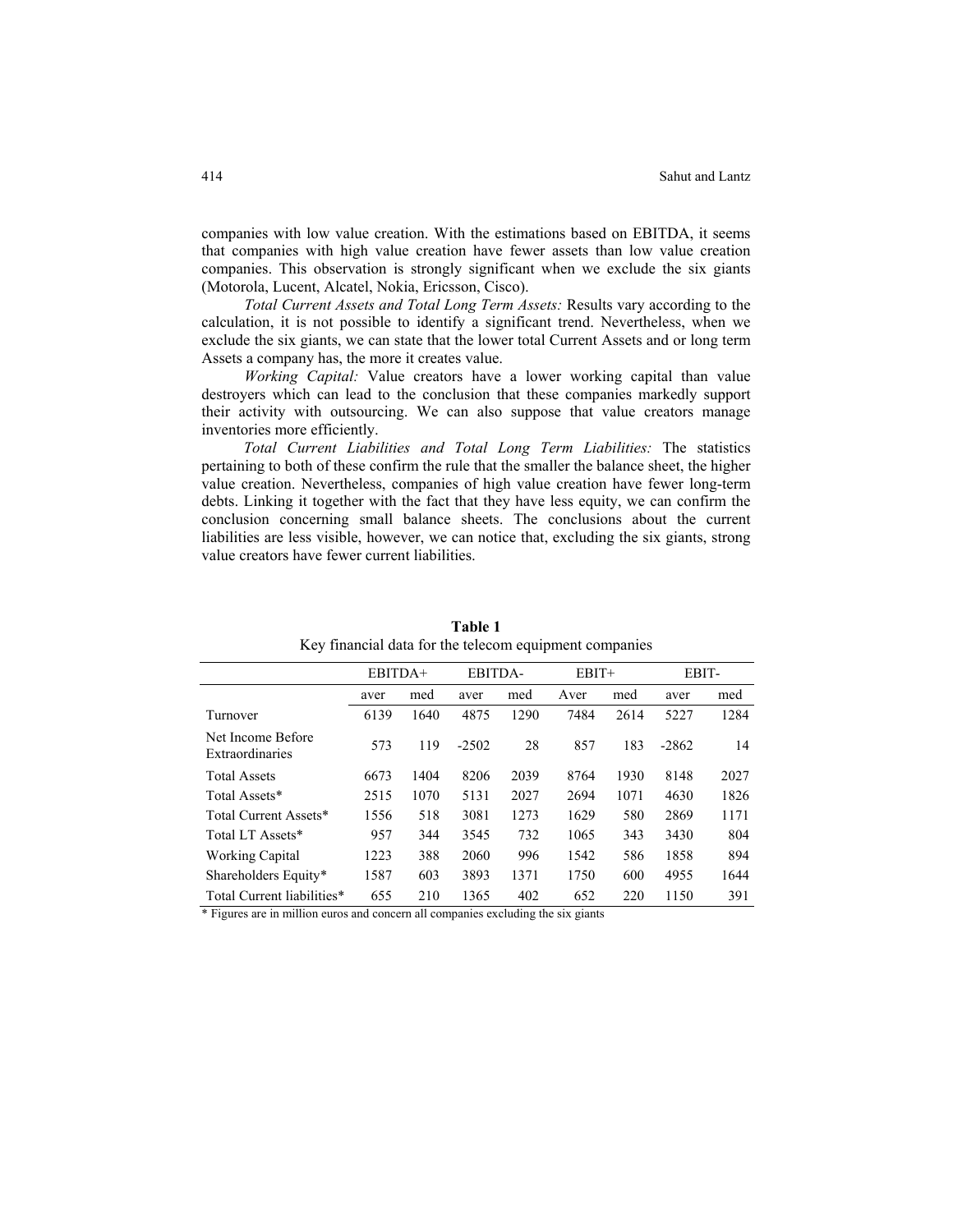|                                  | EBITDA+                  |           | EBITDA-                  |      | $EBIT+$       |           | EBIT- |           |
|----------------------------------|--------------------------|-----------|--------------------------|------|---------------|-----------|-------|-----------|
| <b>Assets</b>                    | $\frac{0}{0}$            | <b>RV</b> | $\%$                     | RV   | $\frac{0}{0}$ | <b>RV</b> | $\%$  | <b>RV</b> |
| <b>Total LT Assets</b>           | 31,3                     | 449       | 35,4                     | 752  | 36,6          | 614,8     | 43,3  | 896,2     |
| <b>Total Current Assets</b>      | 68,7                     | 986       | 64,6                     | 1372 | 63,4          | 1062      | 56,7  | 1174      |
| <b>Working Capital</b>           | $\overline{\phantom{a}}$ | 387       | $\overline{\phantom{0}}$ | 996  |               | 587       | ۰     | 894       |
| <b>Liabilities</b>               |                          |           |                          |      |               |           |       |           |
| Shareholders Equity              | 70,1                     | 844       | 65,1                     | 1376 | 72            | 1212      | 73    | 1547      |
| Total LT Liabilities             | 7.65                     | 92        | 13,2                     | 280  | 4,2           | 71        | 6     | 134       |
| <b>Total Current Liabilities</b> | 22,5                     | 268       | 21,7                     | 459  | 23,8          | 398.9     | 21    | 448       |

**Table 2**  Balance sheet profile of the four groups of telecom equipment companies

The analysis of Table 2 is as follows. As far as assets are concerned, we can observe that, regardless of the way of calculating value creation (based on EBIT or EBITDA), high value creators have fewer long-term assets. They also seem to have fewer fixed assets, which can confirm the hypothesis that they outsource.

Their working capital is also lower, which can prove good management of inventories as well as accounts receivable and payable. When we survey the liabilities, we can only observe that companies with high short-term assets are value creators. It seems that this way to finance activity generates lower costs of capital.

We were able to create a profile of a value creator in the telecom equipment sector by excluding the giants. Nevertheless, after an analysis we notice that this group is very heterogeneous and it is very difficult to come to precise conclusions about the features of value creators. For instance, Nokia and Cisco finance their activity with long-term debts in comparison with Ericsson but all four of them create value according to calculations based on EBIT. The group of giants needs further and deeper analysis to provide rational conclusions. By excluding the giants, we can summarize the profile of a value creator in the sector of telecom equipment as follows:

- 1. Value creation increases with the revenues: turnover, the EBIT, the EBITDA and the net income
- 2. Value creation decreases with the total assets as well as with the fixed and current assets
- 3. Value creation decreases with the working capital
- 4. Value creation decreases with the equities and the long-term debts
- 5. Value creation increases with the current liabilities.

#### **B. Mobile operators: a sector with a partial redeployment of assets**

In this group, we focus on mobile telephony operators. The basic sources of their revenues are subscription and communication time fees. This sector is currently in a phase of transition between two technologies. The most popularly used GPRS (General Packet Radio Services) or 2.5 generation technologies have reached their maturity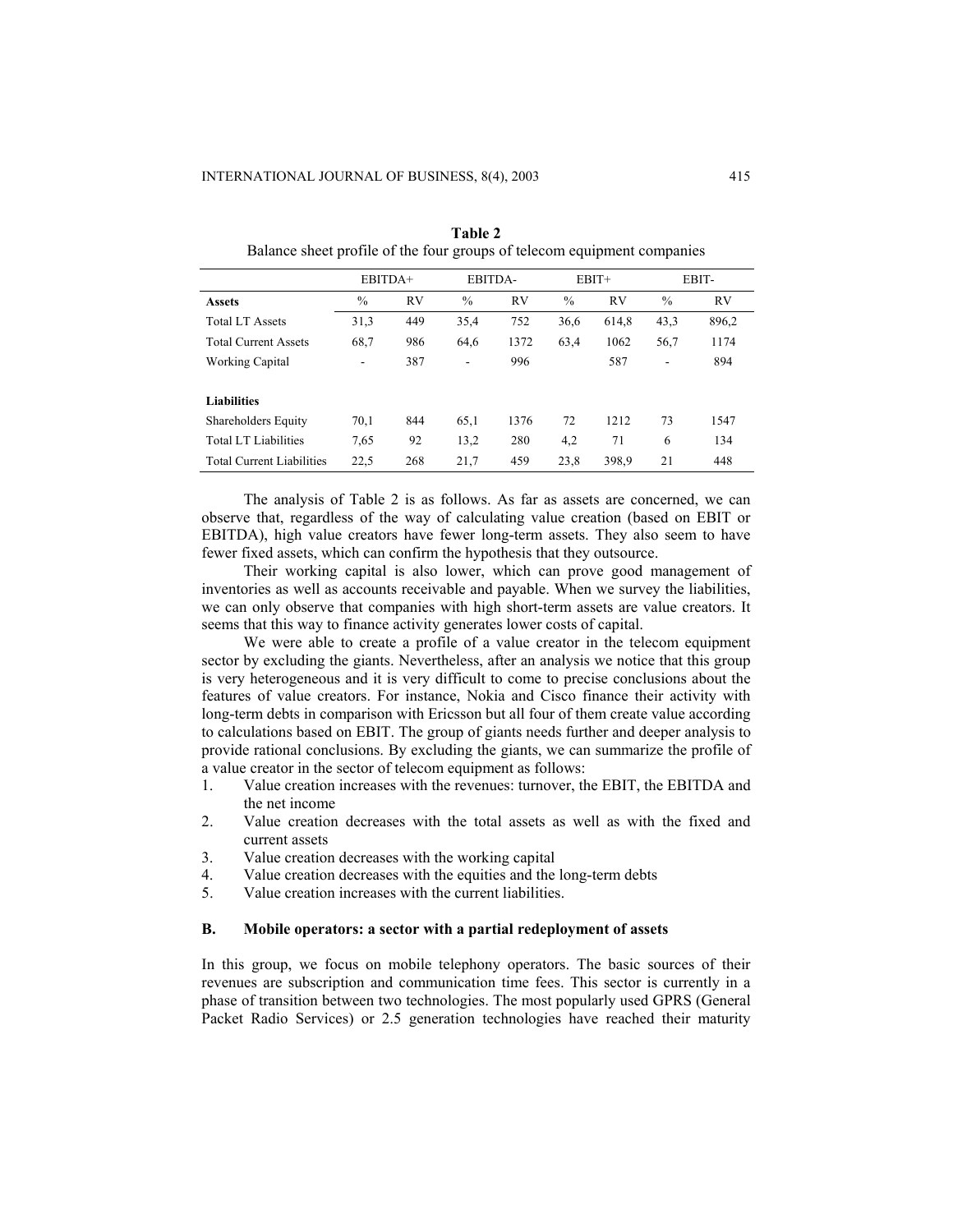while UMTS (Universal Mobile Telecommunication System) has not yet seen sufficient acceptance. Companies that have already invested in the new technology are deep in debts looking forward to the development of the market.

Within this sector, we can distinguish the following four types of companies:

*World-wide actors*: i.e.: Vodafone, Orange and Telefonica Mobiles. Their activity portfolios are still strongly diversified and their turnovers are higher than one billion euros. Vodafone, the greatest world-wide operator is considered to be the champion of goodwill.

*Regional actors: i.e.: Sprint and MMO2. They act on a smaller scale and their* position is less risky than the position of world-wide operators.

*Chinese actors*: This is very specific, presently one of the few developing national markets. Its growth rate amounts to 20% of the growth of the whole sector. Currently, the only participants are China Unicom and China Mobile. Nokia and Samsung are doing their best to enter the market of equipment providers (the latter is more successful).

*Purely local players*: i.e.: Rural Cell Corps. They profit from regional niches, such as American countryside areas, which were not covered by huge operators. Their strategy is to satisfy particular needs and personalize services.

The study has been made on the sample of 37 mobile operators. Companies range from small ones, such as Nextel Partners with a turnover of 150 million euros to NTT Do Co Mo with 33,114 million euros. Average turnover in the sector is 4,983 millions euros. Average EBITDA amounts to 1,644.5 million euros while the median is equal to 327.5 million euros.

As far as EBIT is concerned, we come to the following observations:

- 1. Average EBIT is 729.1 millions euros, we can observe a decrease of 85.3 % in comparison with turnover.
- 2. Median of EBIT is equal to 146 millions euros, we can notice a decrease of 97.07 % in comparison with turnover and of 55.4 % compared to EBITDA.

The difference between EBIT and EBITDA, which results from depreciation of assets and goodwill is almost identical in terms of median and average. Depreciation and goodwill constitute more than 50 % of operating profit while they do not exceed 40 % in the case of telecom equipment providers.

Average Net Income is a loss of 119 million euros while in terms of median it amounts to a profit of 71 million euros, which implies that some companies suffer serious losses. This negative average reflects the very unstable condition of many companies.

As far as the balance sheet is concerned, total Assets range from 277.711 billion euros for Vodafone to 311 million euros for Airgate. The average is 21.408 million euros while the median is equal to 3,831 million. Companies such as Orange, Sprint, China Mobile, China Unicom and mostly Vodafone have markedly increased the average of total assets.

Contrary to equipment providers, the fixed assets of mobile operators constitute the most important part of their assets. The median is 2,659 million euros and the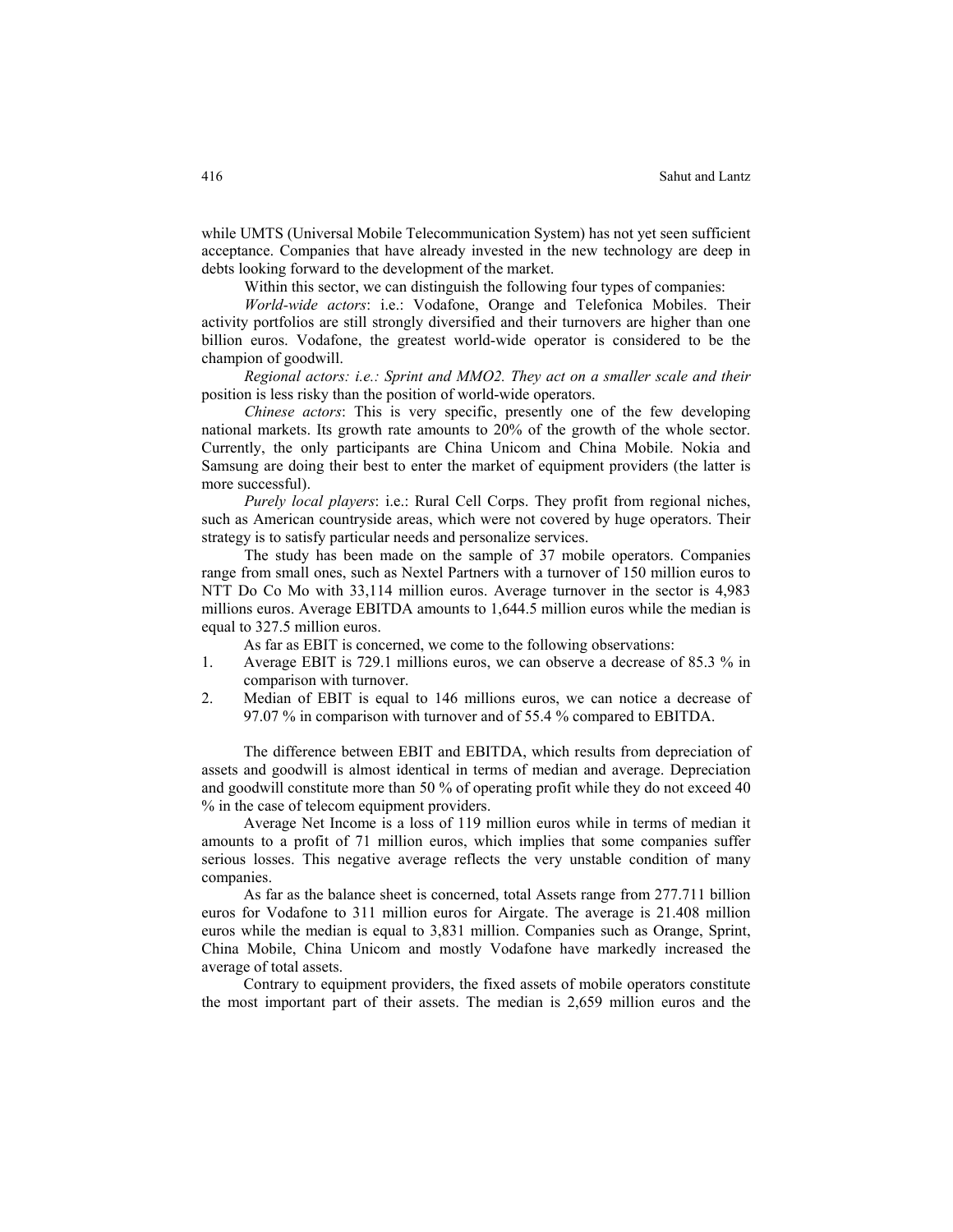average is 13,800 million euros. In terms of median fixed assets represent 70% of total assets in terms of average – 64%.

As far as sources of financing are concerned, in most cases long-term debts are more important than short-term ones. The exceptions appear in large groups where long-term debts are lower than short-term ones, however the differences are not considerable.

Equities of companies examined are not very high, the median is about 694 million euros and the average is 12.5 billion euros. The difference is huge because of such companies as: Vodafone, AT&T wireless and NTT Do Co Mo. Nevertheless, we cannot ignore the fact that these numbers do not reflect the decrease in telecommunication companies' market value observed in 2002.

As in the case of telecom equipment providers, we have calculated value creation based on EBIT and EBITDA and, next, distinguished the four groups of companies: companies with high value creation according to EBIT and EBITDA (groups EBIT+ and EBITDA+), and companies with low value creation according to the same indicators (groups EBIT- and EBITDA-).

Table 3 presents key financial data for three of the four groups distinguished. After examining Table 3, we come to the conclusion that the profile of value creators in the mobile operator sector is similar to the profile of telecom equipment providers. Only the short-term debts point as a favorable difference for the mobile operators. Besides, results tend to demonstrate that value creators have fewer intangible assets.

|                                      | EBITDA+ |      | EBITDA- |        | $EBIT+$ |       |
|--------------------------------------|---------|------|---------|--------|---------|-------|
|                                      | aver    | med  | aver    | med    | aver    | med   |
| Turnover                             | 6130    | 1897 | 2390    | 852    | 4978    | 1140  |
| Net Income Before<br>Extraordinaries | 1153    | 164  | $-97$   | $-55$  | 68      | 76    |
| <b>Total Assets</b>                  | 15563   | 3831 | 26503   | 3494   | 21033   | 3662  |
| Non Current Assets                   | 9869    | 3379 | 22744   | 2834   | 16307   | 3107  |
| <b>Total Current Assets</b>          | 5694    | 545  | 3759    | 659    | 4726    | 621   |
| Working Capital                      | 566     | 20   | 323     | $-162$ | 444     | $-39$ |
| <b>Shareholders Equity</b>           | 6766    | 1570 | 17839   | 661    | 12471   | 694   |
| <b>Total Current Liabilities</b>     | 5128    | 559  | 3436    | 692    | 4282    | 633   |
| LT Debt                              | 3061    | 1334 | 4441    | 1735   | 3736    | 1488  |

**Table 3**  Key financial data of mobile operators for the groups EBITDA+, EBITDA-, EBIT+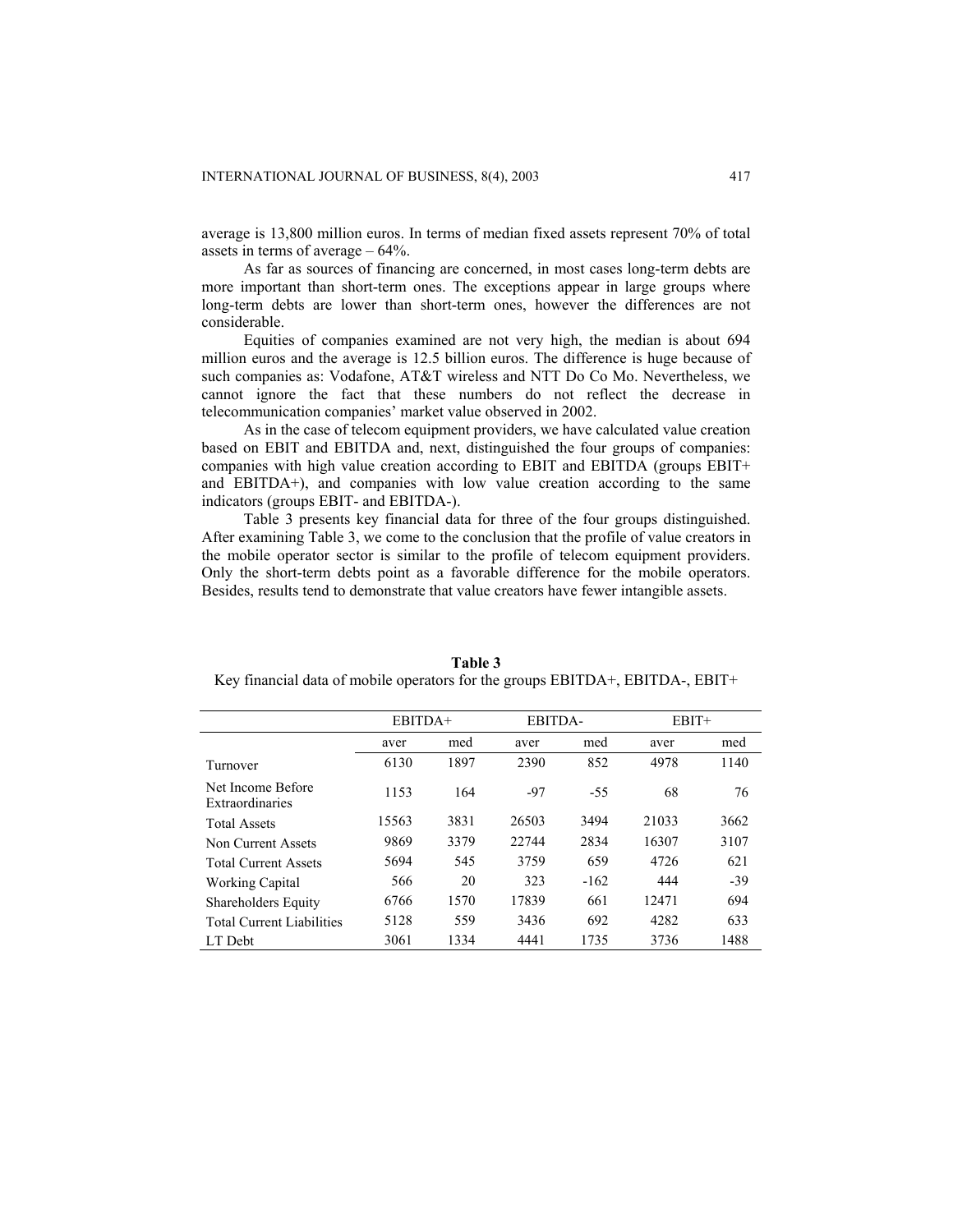#### **C. Internet service providers (ISP): a sector with low reusable assets**

Thinking in terms of types of companies present in this sector, we can make one general distinction: companies serving individuals and companies serving corporate customers. The first group gives their customers a possibility to use several e-mail addresses, catalogues, Internet portals, chat rooms, etc. Their profits come from subscription fees or shopping on-line commissions while communication services are usually free. In the case of corporate customers, the basic goal is to provide them with secure access to the Internet or to services such as videoconferences.

The average turnover in the ISP sector is 1,029 million euros while the median amounts to about 54 million euros. Such a difference implies the presence of huge companies with significant turnovers (Cable  $\&$  Wireless, AOL, NTL inc). 20 among the sample of 31 companies had a turnover lower than 75 million euros. The average of EBITDA is 102 million euros, but if we consider EBIT, companies suffered 325 million euros loss on average. Only 3 companies had positive EBIT (AOL, Iinet Limited and Cable & Wireless).

In Table 4 we present our observed value creation for the groups: EBITDA+, EBIT+ and EBIT-.

|                                      | EBITDA+ |        | $EBIT+$ |        | EBIT-  |        |  |
|--------------------------------------|---------|--------|---------|--------|--------|--------|--|
|                                      | Aver    | med    | aver    | Med    | aver   | med    |  |
| Turnover                             | 2193    | 309    | 1883    | 54     | 170    | 24     |  |
| Net income before<br>extraordinaries | 127     | $-104$ | 250     | $-87$  | $-122$ | $-79$  |  |
| Total assets                         | 8821    | 3343   | 6409    | 3343   | 398    | 161    |  |
| Non current assets                   | 58.50%  | 58.50% | 49.30%  | 51.50% | 60%    | 54.50% |  |
| Total current assets                 | 41.50%  | 41.50% | 50.70%  | 48.50% | 40%    | 45.50% |  |
| Working capital                      | 17.60%  | 19%    | 34.80%  | 34%    | 15.30% | 15.40% |  |
| Shareholders equity                  | 56.90%  | 56.10% | 73.10%  | 68.60% | 60.20% | 58.30% |  |
| Total current liabilities            | 24.70%  | 21.10% | 16.70%  | 14.60% | 25.60% | 18.10% |  |
| Non current liabilities              | 18.40%  | 17.50% | 10.20%  | 4.30%  | 14.20% | 6.90%  |  |
| Fixed assets-tangibles-              | 26.30%  | 19%    | 15.40%  | 4.80%  | 26.10% | 26.20% |  |
| Intangible incl. Goodwill            | 13.60%  | 5.10%  | 15.10%  | 12.90% | 10.90% | 9.30%  |  |
| Goodwill                             | 12%     | 3.90%  | 12.20%  | 9.80%  | 5.90%  | 5.80%  |  |

**Table 4** Key financial data of ISP for the groups +, EBIT+,EBIT-

Figures are in million euros

Figures in % are in proportion to the total assets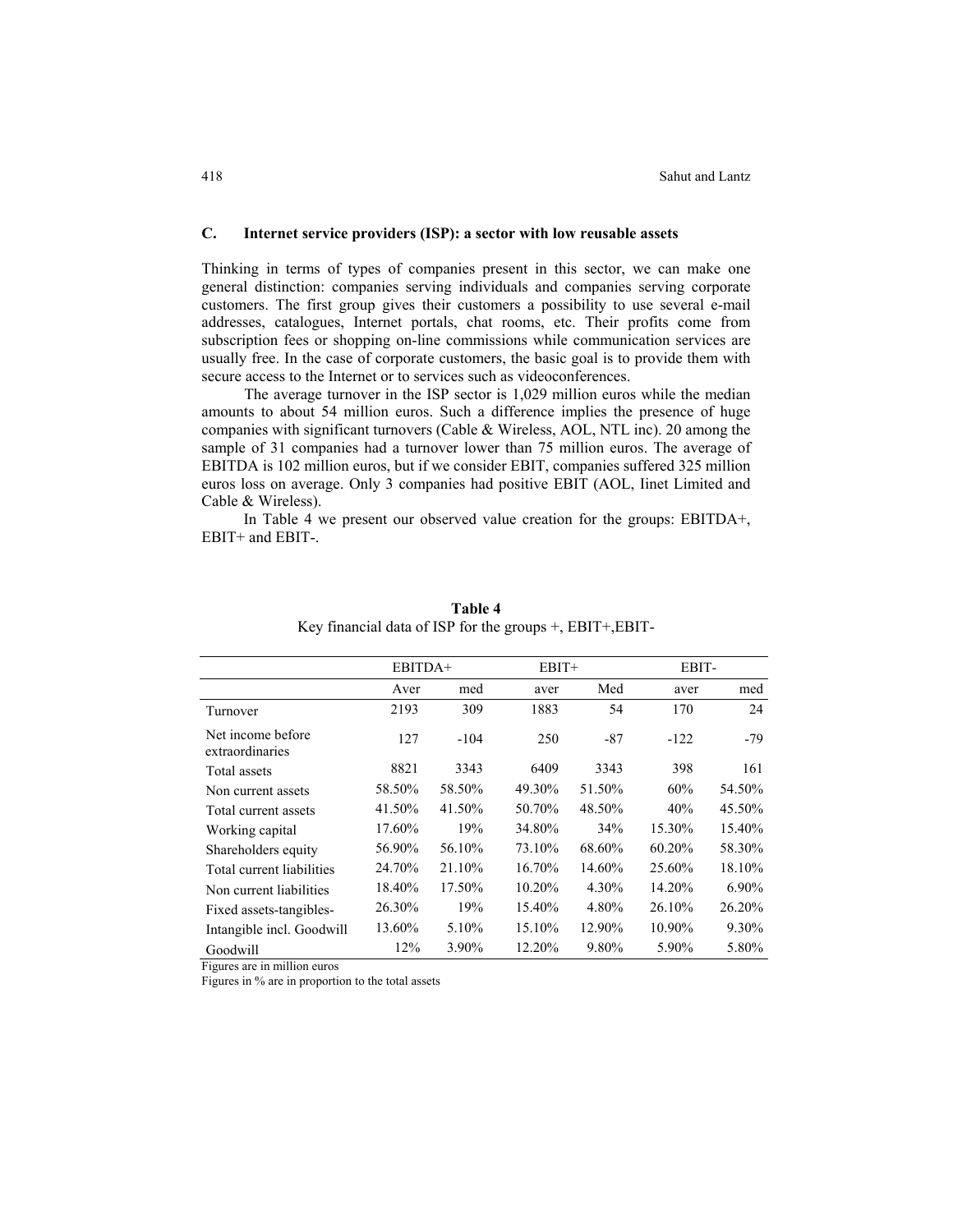The profile of the ISP value creators illustrated in Table 4 is different compared to the equipment providers and mobile operators. Value creators have more assets, more equity and fewer short-term debts than value destroyers. Moreover, we can observe that intangibles and goodwill are more important for value creators. The other indicators do not differ from the other sectors in terms of value creation. Indeed, the value creation is also increasing with the turnover.

As far as the relationship between value creation and intangibility of assets is concerned, having calculated and compared value creation of tangible and intangible assets in equipment providers and ISP sectors (Table 5), we come to the hypothesis that value creation is inversely proportional to the importance of intangibles. This is illustrated in Figure 1.

**Table 5** Value creation and assets tangibility in the sectors of equipment providers and ISP

|            | Value creation |          | Tangibles (millions of<br>euros) |         | Intangibles (goodwill)<br>included) |         |  |
|------------|----------------|----------|----------------------------------|---------|-------------------------------------|---------|--|
|            | EBITDA+        | $EBIT+$  | EBITDA+                          | EBIT+   | EBITDA+                             | EBIT+   |  |
| ЕP         | 0.38           | 0.26     | 1528.87                          | 1591.96 | 484.36                              | 717.36  |  |
| <b>ISP</b> | 0.016          | $-0.216$ | 3124.11                          | 1396.45 | 2658,85                             | 1234.25 |  |



**Figure 1**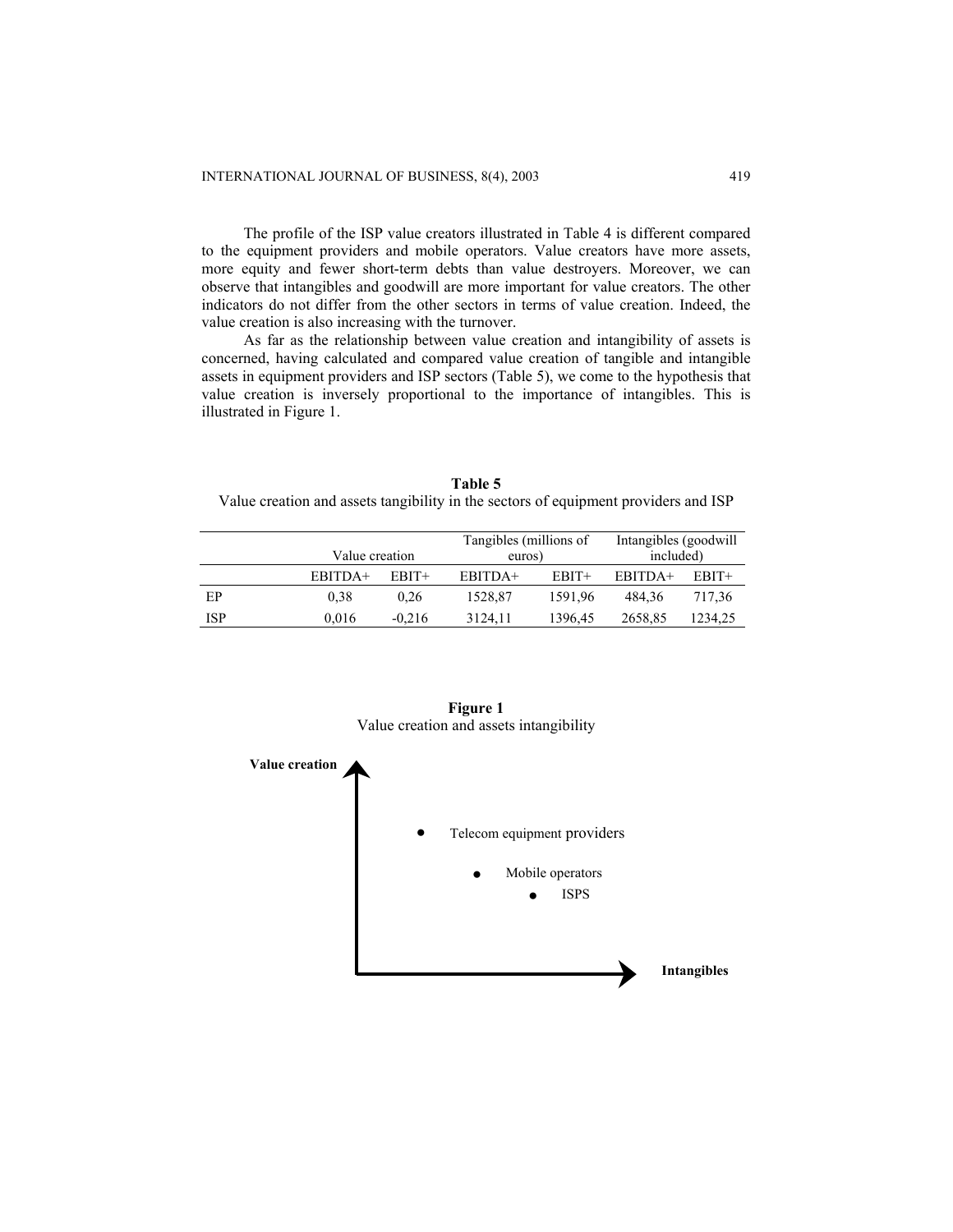# **IV. VALUE CREATION AND FINANCIAL PERFORMANCE**

From January 1998 to January 2000, companies in the telecommunication sector experienced significant growth in profitability. The average performance was 284.55 % with a standard deviation equal to 39.29%. Profitability in the sector ranges from –33.7 % to 1827% and the median was 152.1%.



**Figure 2**  Market financial performances of companies in the Telecom sector





Bull market from 1998 to 2000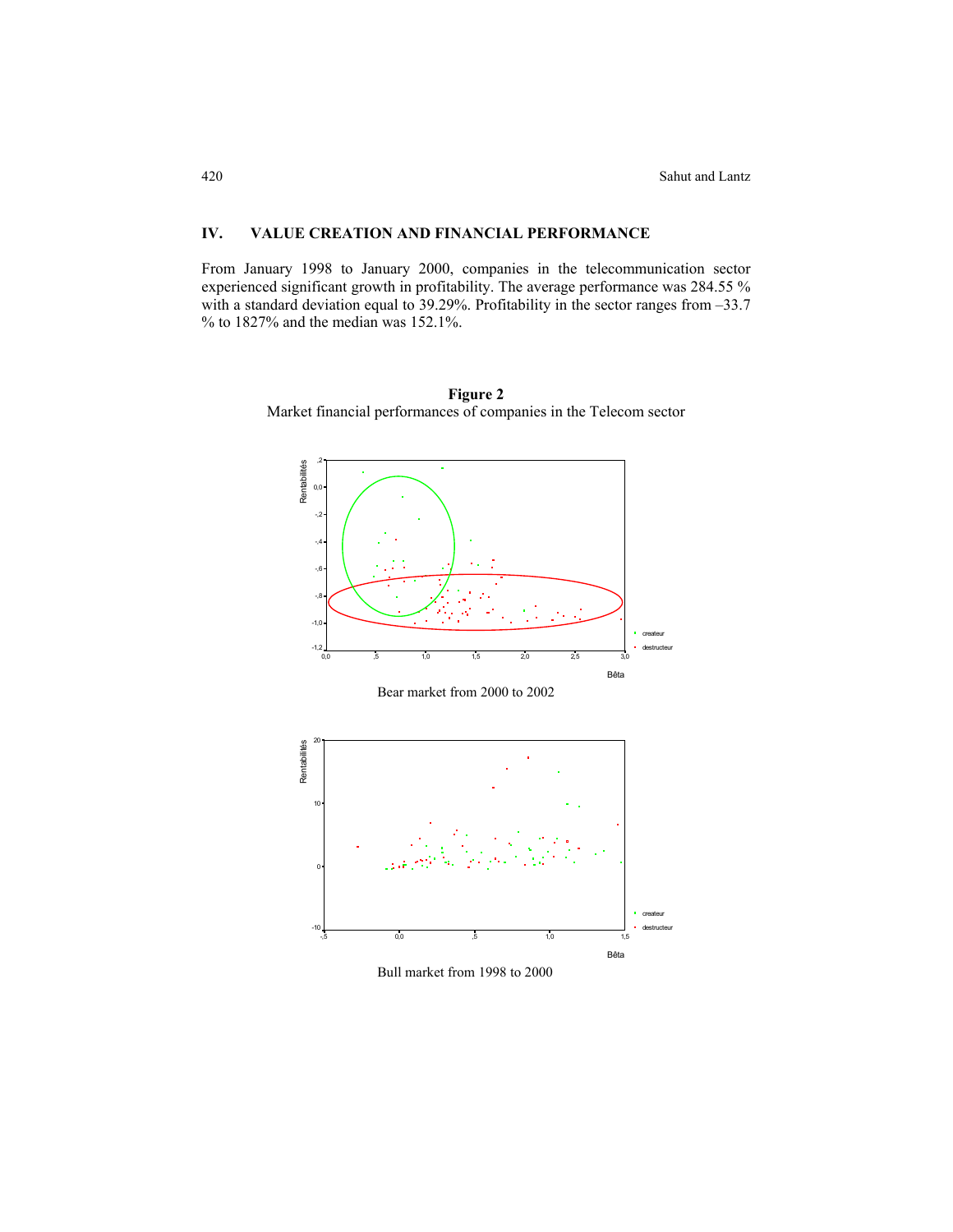In order to examine the relationship between value creation and financial performance of companies in the period of this bull market (in our case from January 1998 to January 2000) and in the period of bear market (from February 2000 to February 2002), we have measured:

- 1. The incidence of the value creation on the companies' performance during both of these periods.
- 2. The incidence of the value creation on the risk beta of companies during both of these periods.

#### **A. Incidence of the Value Creation on Company's Performance**

*Bull market:* In this period of spectacular market performance, the comparison of the average profitability of companies creating value with companies destroying value does not lead to any precise conclusions. Surprisingly, value creators seem to be less profitable on average (239.4%) than value destroyers (316.7%). Nevertheless, these results have to be considered statistically insignificant, as we have estimated the error of 5% while testing the differences of the average.

*Bear market:* In this period the companies experienced a dramatic decrease in profitability. The average reached the level of –72.53%. However, in this case we can notice that the average profitability of value creators is –46.99% while value destroyers are two times less profitable (-83.01% on average). The test of statistical significance showed an error of 1%. We can, therefore, state that in the period of market decrease value creators show better financial performance in terms of profitability than value destroyers.

#### **B. Value Creation and Models of Financial Profitability Forecasts**

We will attempt to define in this section the relationship between value creation and companies' performance based on the logistic regression model. This method will enable us to examine the relationship between a qualitative variable Y and a set of quantitative variables  $X_1$ …. $X_K$ . We assume that the dependent variable is equal to 1 if the profitability is higher than –82% (basing on the median for years 2000 and 2002) and 0 if it is lower.

As the model contains only one dependent variable, it is called a "simple logistic model" and its defined as :  $P(Y=1/X) = (e^{[30 + \beta 1X]}) / (1 + e^{[30 + \beta 1X]})$ .

The coefficients estimated on the basis of given data are denoted as β. If the logistic regression contains more independent variables, it is called "multiple" and expressed as:  $P(Y=1/X) = (e^Z / (1 + e^Z))$ , where  $Z = \beta 0 + \beta 1X1 + \beta 2X2 + ... + \beta PXP$ .

*The test of the estimated coefficients:* In order to examine them, we looked at the Wald statistic. We used also the R statistic to measure the partial correlation between dependent variables and each independent variable:

$$
R = \pm \sqrt{((Wald statistic - 2)/-2LL)}
$$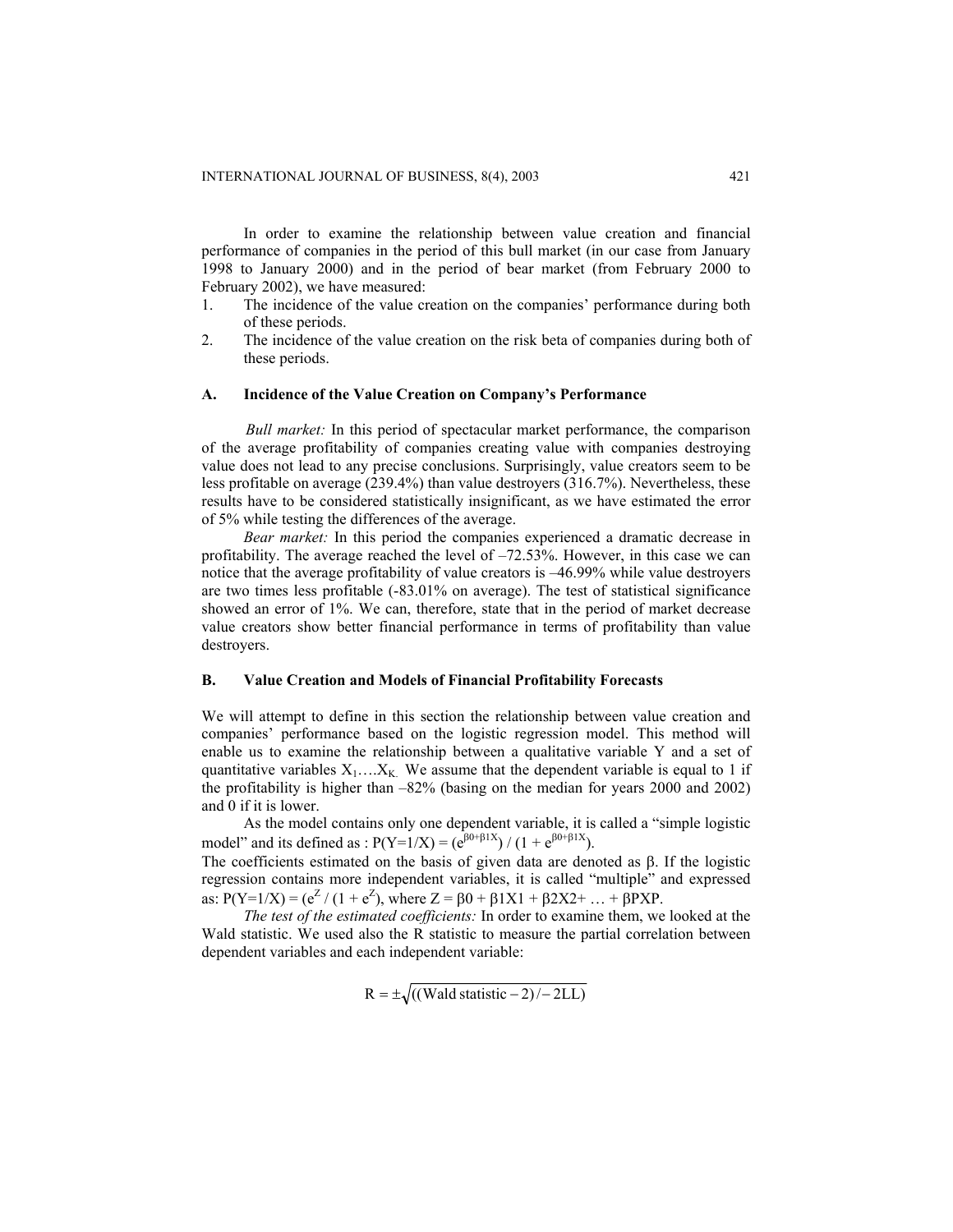The results of logistic regression (see annex) demonstrate that there is a significant relationship between value creation and the financial profitability of the companies. The goodness of fit is high and is confirmed by the classification rate of 78.6%. The estimated parameters of the model are statistically significant. Particularly, the coefficient of value creation based on EBIT is equal to 5.9694. The Wald statistic is 13.0567, which implies an error much lower than 1%.

After introducing into the model the estimated parameters, we came to the conclusion that a company that produces a 5% value creation (based on EBIT) has 70% chance of being more profitable than an average company while a company destroying 10% of value has 40% chance of having a profitability higher than the average.

We can notice that the indicators of value creation based on EBIT are more reliable than those based on EBITDA. The indicator based on EBITDA seems not to be applicable to our model because none of the estimated parameters are statistically significant. Therefore, we can state that value creation calculated on the basis of EBIT has the best predictive power while introducing it into a logistic regression model.

#### **C. Impact of Value Creation on Beta**

*Bull market:* The average beta of companies creating value is 0.49 while in the case of value destroyers it is equal to 0.42. Therefore, destroyers seemed to be less risky and, as we have seen before, have a better performance. Nevertheless, the tests of differences show a t-value of 1.86 and indeed, an error exceeding 5. We can, thus, conclude that the results obtained are comparable with the results of the profitability study. During the market growth period, we cannot observe any significant relationship between value creation and the level of risk of a company.

 *Bear market:* In the period of market decrease the results are significant. The companies that create value have on average a beta of 0.93 while the greatest value destroyers have a beta of 1.42. Results are statistically significant. The test of independence, t-test, enables us to validate the results with an error of less than 1% and a t-value equal to 4.01. Hence, we can confirm that in the period of market decrease there is a relation between the indicators of value creation and the companies' risk.

## **V. CONCLUSION**

This article has facilitated the identification of value creating activities within three distinguished sectors (telecom equipment providers, mobile operators and ISPs). It has also demonstrated that there is a strong negative relation between the level of value creation and the importance of intangible assets.

Moreover, we have identified the EBIT as the best indicator of value creation and its positive relation with the companies' market performance and beta on a bear market. In the era of a bull market, the value creation does not determine the performance and the risk of companies in the telecommunications sector.

Further research will be undertaken in order to explore the factors that have an incidence on companies' market performance and risk by taking into account intangibles.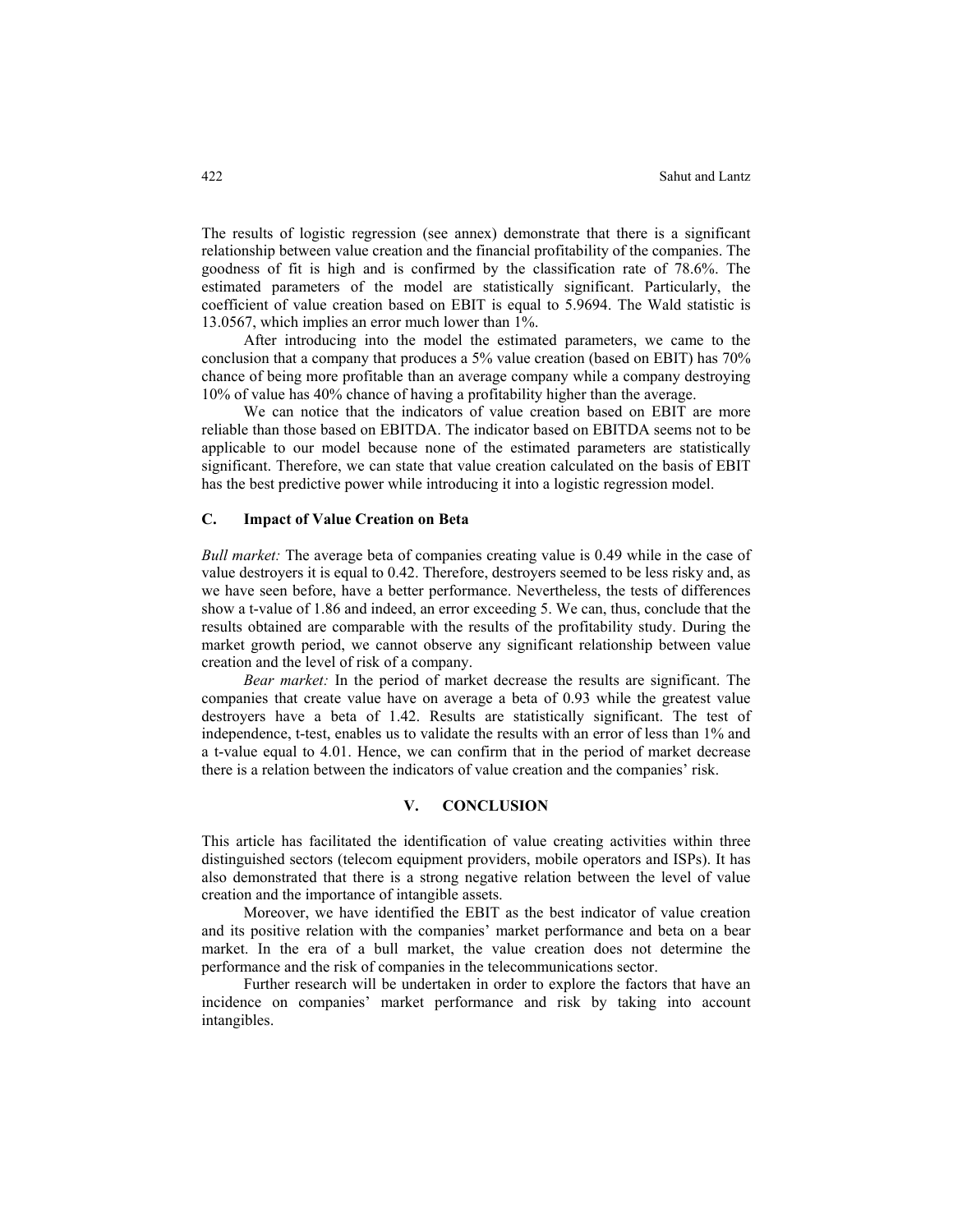#### **BIBLIOGRAPHY**

- Batsch, L., 1997, "Distribution aux actionnaires et rachat d'actions," *Analyse Financière*, No. 111, June.
- Biddle, G.C., Bowen, R.M., and Wallace, J.S., 1997, "Does EVA beat earnings? Evidence on associations with stock returns and firm values", *Journal of Accounting and Economics*, Vol. 24.
- Caby, Hirigoyen, 1998, "Histoire de la valeur en finance d'entreprise," *working paper*  No. 1998-01*,* Institut Régional de Gestion et d'Administration des Entreprises, Bordeaux IV.
- D'Angerville, G., 1999, "OPE-OPA: La création de valeur est le critère essentiel,"*Banque Magazine*, No. 602, April.
- Damodaran, A., 2003, "Value Creation and Enhancement. Back to the Future", April, <http://pages.stern.nyu.edu/~adamodar/>
- Harris, Raviv, 1990, "Capital-structure and the informational role of debt," *The Journal of Finance*, Vol 45, No. 2.
- Kim, M., Kliger, D., and Vale, B., 2003, "Estimaiting switching costs: the case of Banking, " *Journal of Financial Intermediation*, February.
- Lepreux, J.L., 1999, "Fusions et acquisitions: quelles incidences sur la notation?", Banque *Magazine*, No. 601, March.
- Maggiora, G., 1998, "Création de valeur à l'actionnaire: l'expérience de FIAT," *Analyse Financière*, No. 115, June.
- Magloire, V., 1998, "La création de valeur dans le groupe PSA Peugeot-Citroën," *Analyse Financière*, No. 115, June.
- Martin, J. and J. W. Petty, 2000, "Value-Based Management", *Harvard Business School Pres.*
- Möller, K.E.K. and Törrönen, P., 2002, "Business Supplier's value creation potential: a capability based analysis," *Industrial Marketing Management.*
- Nally, D., 2000, "Reinventing Corporate Reporting", *Whitepaper, Pricewaterhouse Coopers*, May.
- Poncet, P., 1998, "Value at risk," Banque et Marchés, No. 37, November-December.
- Simon, P., 1998, "La création de valeur par l'entreprise", *Analyse Financière*, No. 112, September.
- Stern, J. and M. Shiely, 2001, "The EVA Challenge: Implementing Value-Added Change in an Organisation", *Hardcover*, January.
- Stewart, G., 1991, "The Quest for Value", *Harper Business.*